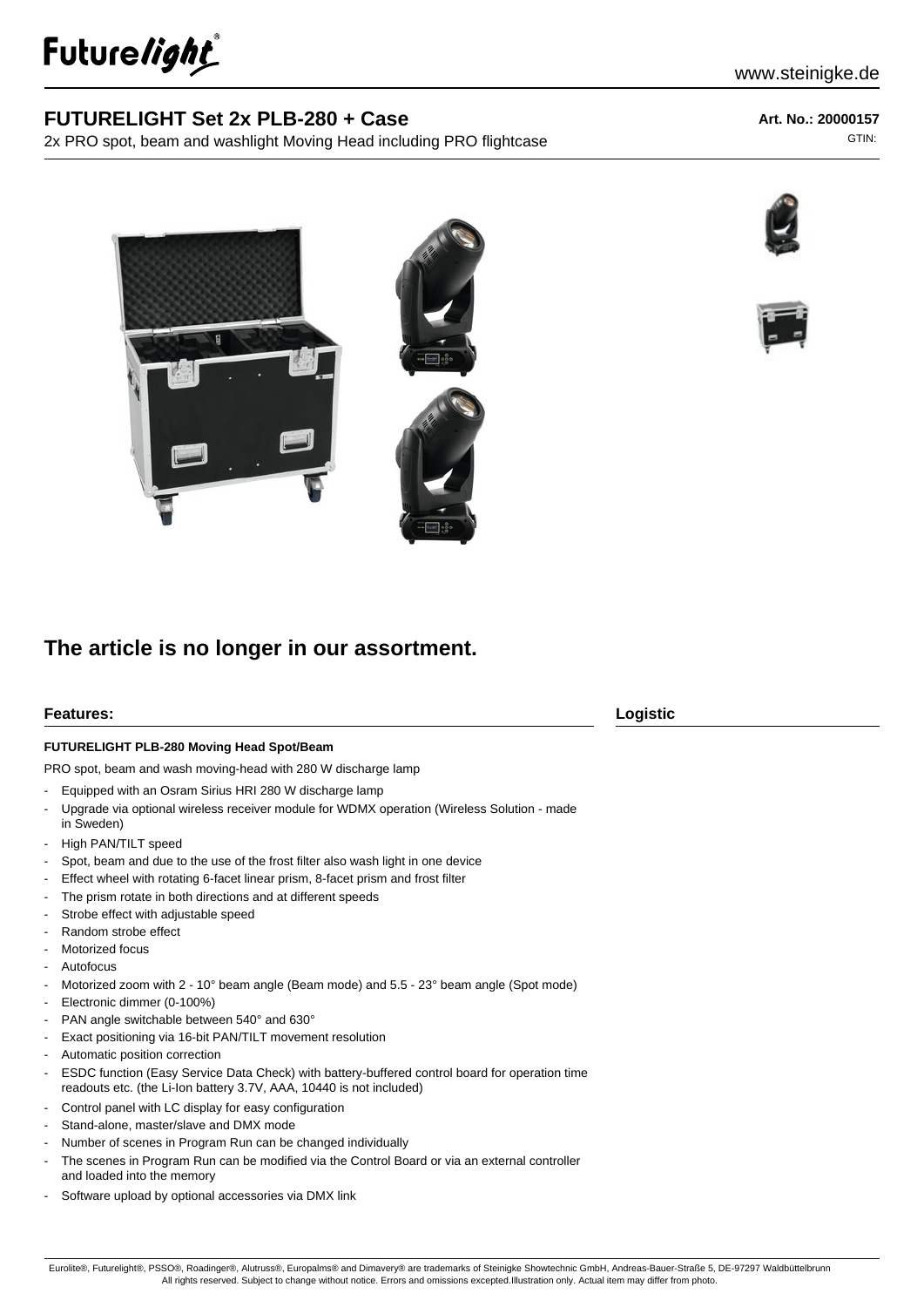- With Osram Sirius HRI 280 W lamp
- Color wheel 13 dichroitic colors and open<BR>Rainbow effect with adjustable speed in both directions
- Gobo wheel with static gobos, 14 gobos und open<BR>shake effect
- Gobo wheel with rotating gobos, 9 gobos and open<BR>shake effect
- Gobos changeable
- Slot-in gobo system for exchanging gobos without tools
- Can be operated in 14; 16; 20; 23 CH mode
- The device is cooled by temperature-controlled fan
- Controlling by stand-alone; DMX; RDM; W-DMX by wireless solution upgradeable
- Preprogrammed in LED PC-Control 512; Light Captain
- Effect: Strobe effect; gobo effect; Single Beam
- With a beam angle of 2 23°
- OSRAM bulb included

#### **ROADINGER Flightcase 2x PLB-280**

PRO flightcase for 2 x PLB-280

- With accessory compartment
- With 2 Device compartments
- High-quality workmanship with birch multiplex 7 mm, dark brown, laminated
- Interior with foam padding
- Aluminum profile frames 25mm with rounded edges
- 8 hinged, chromium plated case handles
- 2 chrome tip-over locks
- 2 high-quality butterfly locks
- With 4 castors with 2 locking brakes
- With 4 built-in stacking trays in the cover
- Made in Europe

#### **Technical specifications:**

Weight: 71,90 kg

### **FUTURELIGHT PLB-280 Moving Head Spot/Beam**

| Power supply:       | 100-240 V AC, 50/60 Hz                                                                                                                              |
|---------------------|-----------------------------------------------------------------------------------------------------------------------------------------------------|
| Power consumption:  | 360 W                                                                                                                                               |
| IP classification:  | <b>IP20</b>                                                                                                                                         |
| Power connection:   | Mains input via PowerCON (blue), mounting<br>version power supply cord with safety plug<br>(provided)                                               |
| Lamp type:          | Discharge lamp                                                                                                                                      |
| Max. TILT movement: | Exact positioning (16 bit resolution) 270° Auto<br>position correction (feedback)                                                                   |
| Max. PAN movement:  | Exact positioning (16 bit resolution) 540°<br>Positioning switchable to 630° Auto position<br>correction (feedback)                                 |
| Flash rate:         | $0 - 20$ Hz                                                                                                                                         |
| Equipment:          | Gobo wheel with rotating gobos; Prism Linear;<br>Prism 8-fold; Focus motor-driven; frost filter; gobo<br>wheel with static gobos; Zoom motor-driven |
| Color generation:   | Color wheel 13 dichroitic colors and open                                                                                                           |
| Gobos:              | Gobo wheel with static gobos, 14 gobos und open                                                                                                     |

Eurolite®, Futurelight®, PSSO®, Roadinger®, Alutruss®, Europalms® and Dimavery® are trademarks of Steinigke Showtechnic GmbH, Andreas-Bauer-Straße 5, DE-97297 Waldbüttelbrunn All rights reserved. Subject to change without notice. Errors and omissions excepted.Illustration only. Actual item may differ from photo.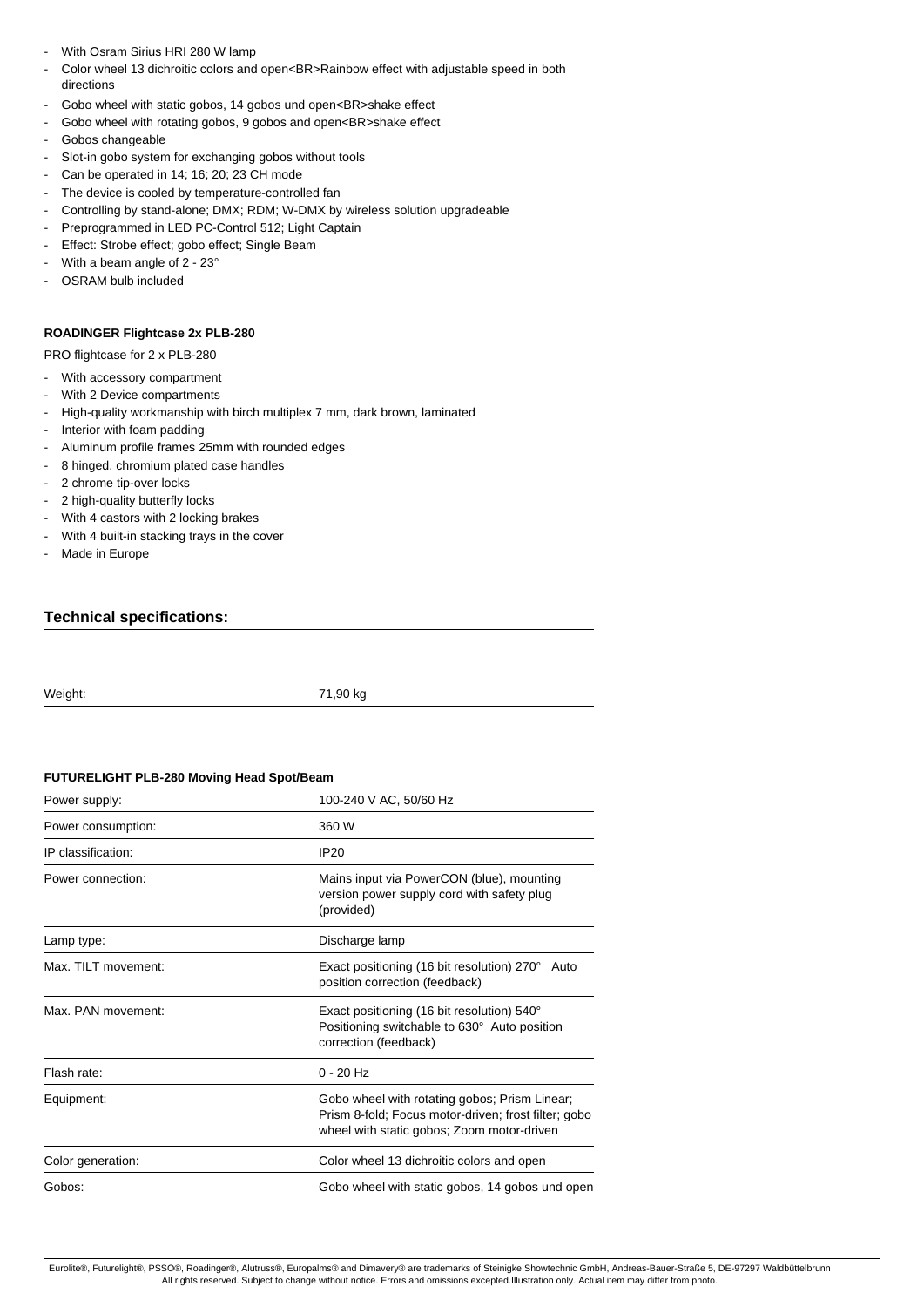| Outside diameter 16mm                                                                                  |
|--------------------------------------------------------------------------------------------------------|
| Image diameter 12mm                                                                                    |
| Shake effect                                                                                           |
| Gobo wheel with rotating gobos, 9 gobos and<br>open                                                    |
| Shake effect                                                                                           |
| Gobos changeable                                                                                       |
| Slot-in gobo system for exchanging gobos without<br>tools                                              |
| 14; 16; 20; 23                                                                                         |
| 1 x 3-pin XLR (M) mounting version                                                                     |
| 1 x 5-pin XLR (M) mounting version                                                                     |
| 1 x 3-pin XLR (F) mounting version                                                                     |
| 1 x 5-pin XLR (F) mounting version                                                                     |
| Temperature-controlled fan                                                                             |
| Stand-alone; DMX; RDM; W-DMX by wireless<br>solution upgradeable; LED PC-Control 512; Light<br>Captain |
| $2 - 23^{\circ}$                                                                                       |
| Beam 2 - 10°                                                                                           |
| Spot 5,5 - 23°                                                                                         |
| Spot 5,5 - 23°                                                                                         |
| Beam 2 - 10°                                                                                           |
| <b>Black</b>                                                                                           |
| <b>OSRAM</b> bulb included                                                                             |
| Width: 40,2 cm                                                                                         |
| Depth: 36,9 cm                                                                                         |
| Height: 53,4 cm                                                                                        |
| 19,00 kg                                                                                               |
| Class 3 (clearly perceptible sounds)                                                                   |
|                                                                                                        |
| G                                                                                                      |
| 280.00 W                                                                                               |
| 280.00 kWh/1000h                                                                                       |
| 1 x conventional with EEI C included                                                                   |
|                                                                                                        |

# **ROADINGER Flightcase 2x PLB-280** Maximum load: 100 kg Aluminum profile frames: 25 mm Case handles: 8 pc/pcs Stop hinge: 2 pc/pcs Lock: Lock: 2 pc/pcs Transport aid: 4 x castors with 2 locking brakes 4 x built-in stacking trays in the cover Material: Material: Birch multiplex, 7 mm Color: Dark brown, laminated Accessory compartment: 11 cm x 39 cm x Inside dimensions: 39 cm x

Eurolite®, Futurelight®, PSSO®, Roadinger®, Alutruss®, Europalms® and Dimavery® are trademarks of Steinigke Showtechnic GmbH, Andreas-Bauer-Straße 5, DE-97297 Waldbüttelbrunn All rights reserved. Subject to change without notice. Errors and omissions excepted.Illustration only. Actual item may differ from photo.